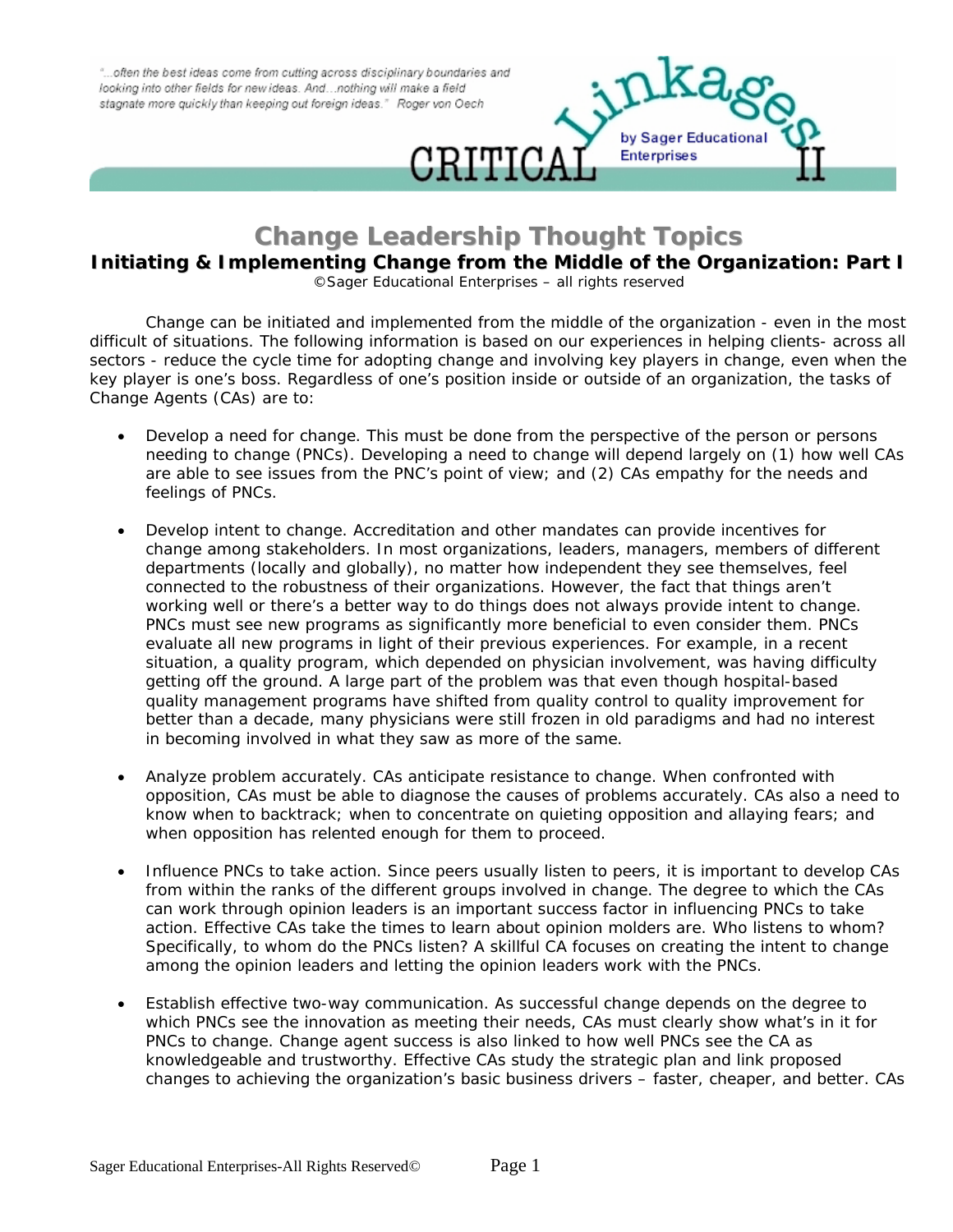

do their homework and develop a well-documented action plan, including a Barriers and Aids analysis. Additionally, CAs need to establish feedback mechanisms and show how they are incorporating suggestions made into their plans.

The amount of time spent connecting with PNCs and building rapport with opinion leaders is directly related to the success of proposed change. Ideally, building rapport, gaining respect and trust should begin well before there is a change initiative.

The following checklists are suggested as guides for initiating change from the middle of the organization.

| <b>QUESTIONS</b>                                                                                                                      | <b>EVIDENCE</b> |
|---------------------------------------------------------------------------------------------------------------------------------------|-----------------|
| Is there a need to change?                                                                                                            |                 |
| Are there outside mandates (e.g. JHACO, ISO, and state<br>assessment tests?), incentives or other factors that<br>intensify the need? |                 |
| Who sees the need (e.g. quality professionals,<br>administrators, etc.)?                                                              |                 |
| Are the opinion leaders identified?                                                                                                   |                 |
| Does top leadership see & identify with the need?                                                                                     |                 |
| Do opinion leaders see & identify with the need?                                                                                      |                 |
| Is the need to change a top priority with TL & the opinion<br>leaders?                                                                |                 |

## **BEFORE YOU BEGIN, A PREASSESSMENT**

☺ If you have supporting evidence for most of the above, put a plan together and get started.  $\otimes$  If not, reassess the need. If there is a real need, develop an awareness and education program.

| KEY FACTORS IN GETTING STARTED TO ENSURE THE SUCCESS OF YOUR PLAN |                 |  |
|-------------------------------------------------------------------|-----------------|--|
| <b>QUESTIONS TO ASK</b>                                           | <b>EVIDENCE</b> |  |
| Do you have the people that you need to get started?              |                 |  |
| What are the necessary skills?                                    |                 |  |
| What are the necessary training needs?                            |                 |  |
| What are the key metrics to measure and monitor success?          |                 |  |
| Do you have facilitators who: are seen as leaders, trusted        |                 |  |
| throughout the organization; skilled in problem solving,          |                 |  |
| teaching/training; adapt easily to change; & are skilled in       |                 |  |
| communicating/ presenting ideas?                                  |                 |  |

. If you don't have evidence of all of the above, put them in place before you get started.